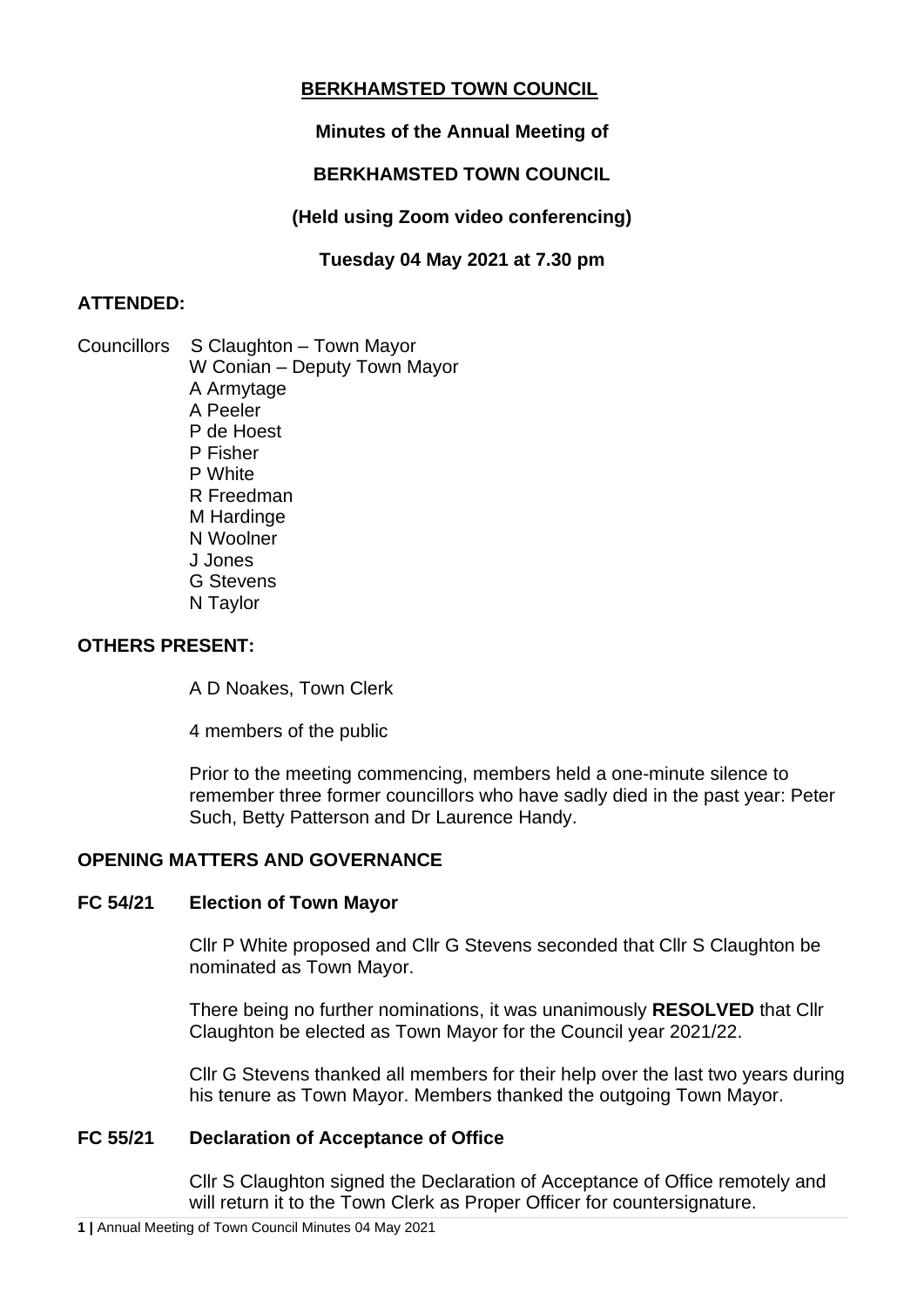### **FC 56/21 Mayoral Engagements 2021/21**

The list of Mayoral engagements undertaken during the Council year 2020/21 was **received** and **reviewed.**

### **FC 57/21 Apologies for absence**

Apologies for absence were received from Cllr G Corry. Cllr T Porter did not attend the meeting.

### **FC 58/21 Election of Deputy Town Mayor**

Cllr R Freedman proposed and Cllr P White seconded that Cllr W Conian be nominated as Deputy Town Mayor.

There being no further nominations, it was unanimously **RESOLVED** that Cllr Conian be elected as Deputy Town Mayor for the Council year 2021/22.

Members thanked the outgoing Deputy Town Mayor, Cllr G Corry.

### **FC 59/21 Declarations of Interest**

None were received.

### **FC 60/21 Code of Conduct**

The Code of Conduct for Members of the Town Council was **re-adopted.**

It was **noted** that a new model code of conduct is due to be adopted by Dacorum Borough Council in June 2021 and it is recommended that Town and Parish Councils adopt the same version. Once approved by the Borough, it will be on the agenda of the next relevant council meeting for adoption.

### **FC 61/21 Standing Orders and Financial Regulations**

i) The Standing Orders which had been updated in accordance with the 2020 update from NALC were **received** and **adopted.**

ii) The following appendices of the Standing Orders were **readopted**:

- Appendix 2: Terms of Reference
- Appendix 3 (a): Code of Practice Planning
- Appendix 4: Financial Regulations
- Appendix 5: Social Media Policy
- Appendix 6: Working Group Protocol
- Appendix 7: Covid-19 Arrangements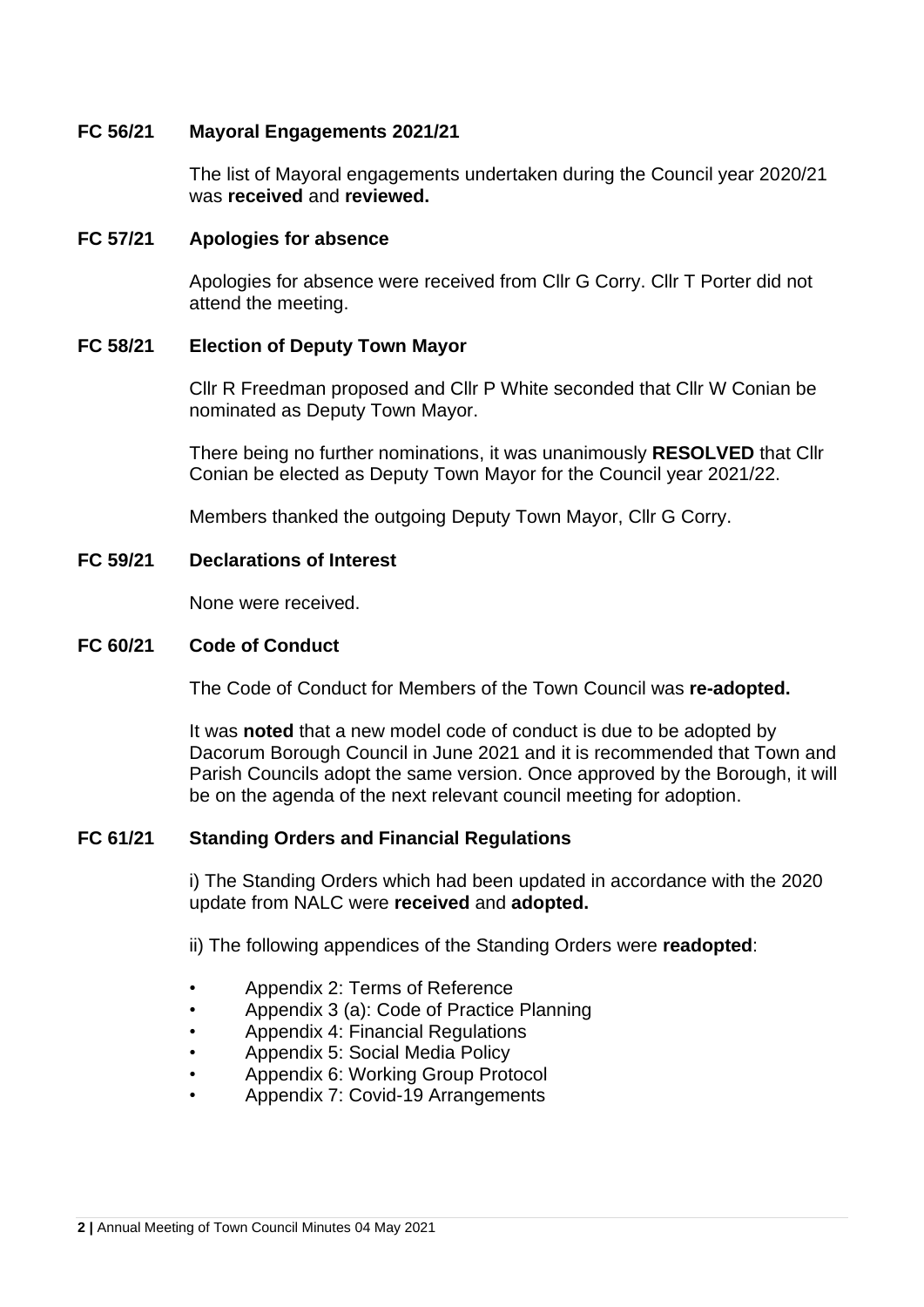# **COMMITTEES, WORKING PARTIES/GROUPS, OUTSIDE BODIES**

### **FC 62/21 Standing Committee Membership**

**It was agreed unanimously** to appoint the following as members of standing committees for 2021/22.

## i. **Finance and Policy Committee**

Councillors: R Freedman G Stevens N Woolner P White N Taylor J Jones P de Hoest

Substitutes: A Peeler S Claughton T Porter

## ii **Town Planning Committee**

Councillors: P White G Stevens G Corry P Fisher A Armytage J Jones P de Hoest

Substitutes: R Freedman N Woolner

### iii **Transport and Environment Committee**

Councillors: W Conian S Claughton G Stevens N Taylor P Fisher A Peeler T Porter M Hardinge

Substitutes: R Freedman N Woolner

(Standing Committees will each elect a Chair and Deputy Chair for the year at their next meetings.)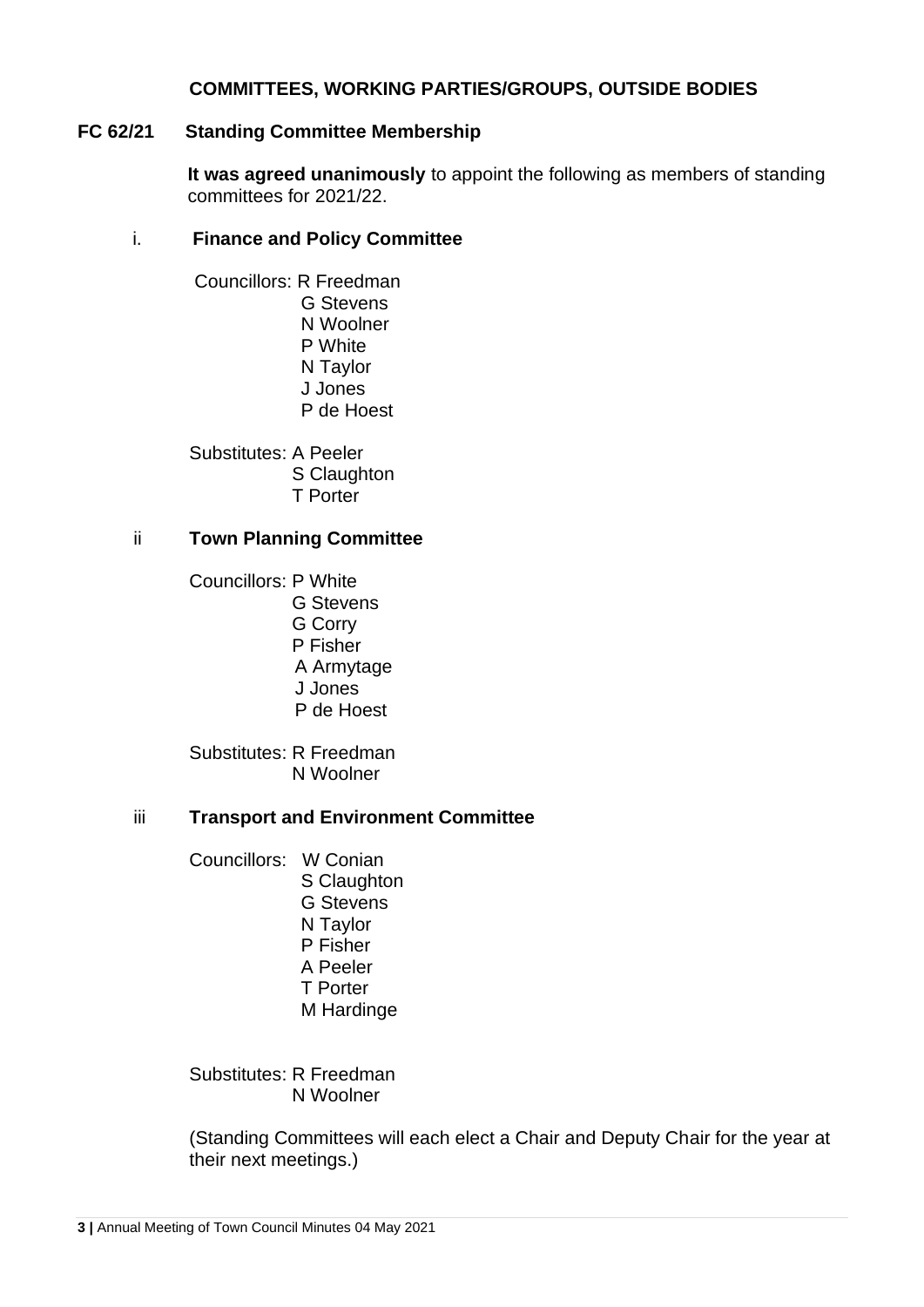# **FC 63/21 Membership of Working Parties and Groups**

**It was agreed unanimously** to appoint the ensuing year membership of the:

**i. Allotment Management Team** - Reports to Full Council

Councillors: G Stevens N Woolner P de Hoest

+ representatives

## **ii. Public Transport Committee** - Reports to Full Council

Councillors: S Claughton (Chair) G Stevens N Taylor P White W Conian P de Hoest

+ representatives

## **iii. Canal and Riverside Partnership** - Reports to Full Council

Councillors: R Freedman G Stevens

+ representatives

## **iv. Climate Action Steering Group** - Reports to T & E Committee

Councillors: W Conian

- N Taylor R Freedman P Fisher M Hardinge P de Hoest N Woolner G Stevens P White T Porter
- + representatives
- **v. Climate Action: Energy Working Group** Reports to T & E Committee (via Climate Action Steering Group)

Councillors: P de Hoest R Freedman P Fisher

#### + representatives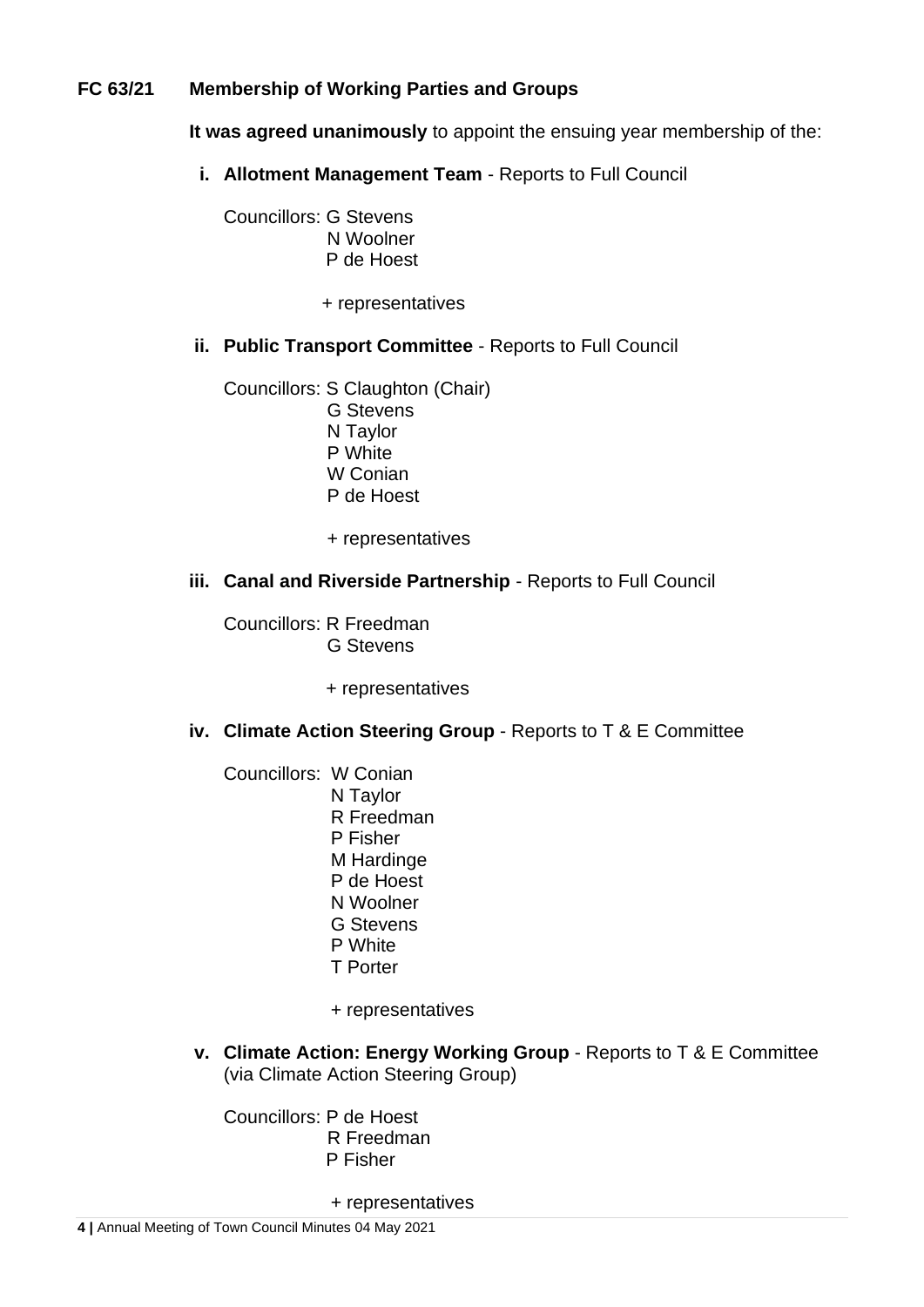**vi. Climate Action: Travel Working Group** - Reports to T & E Committee (via Climate Action Steering Group)

 Councillors: P White N Taylor N Woolner

+ representatives

**vii. Climate Action: Habitat Working Group** - Reports to T & E Committee (via Climate Action Steering Group)

 Councillors: M Hardinge S Claughton T Porter

- + representatives
- **viii. Climate Action: Website Team** Reports to T & E Committee (via Climate Action Steering Group)

 Councillors: P de Hoest W Conian N Taylor

- + representatives
- **ix. Community Infrastructure Levy Working Group** Reports to T & E **Committee**

Councillors: W Conian

- N Taylor
- P White
- G Stevens
- A Armytage

+ representatives

**x. Events Working Group** - Reports to T & E Committee

Convene as required.

**xi. Parish Paths Partnership** - Reports to T & E Committee

Councillors: G Stevens N Woolner

+ representatives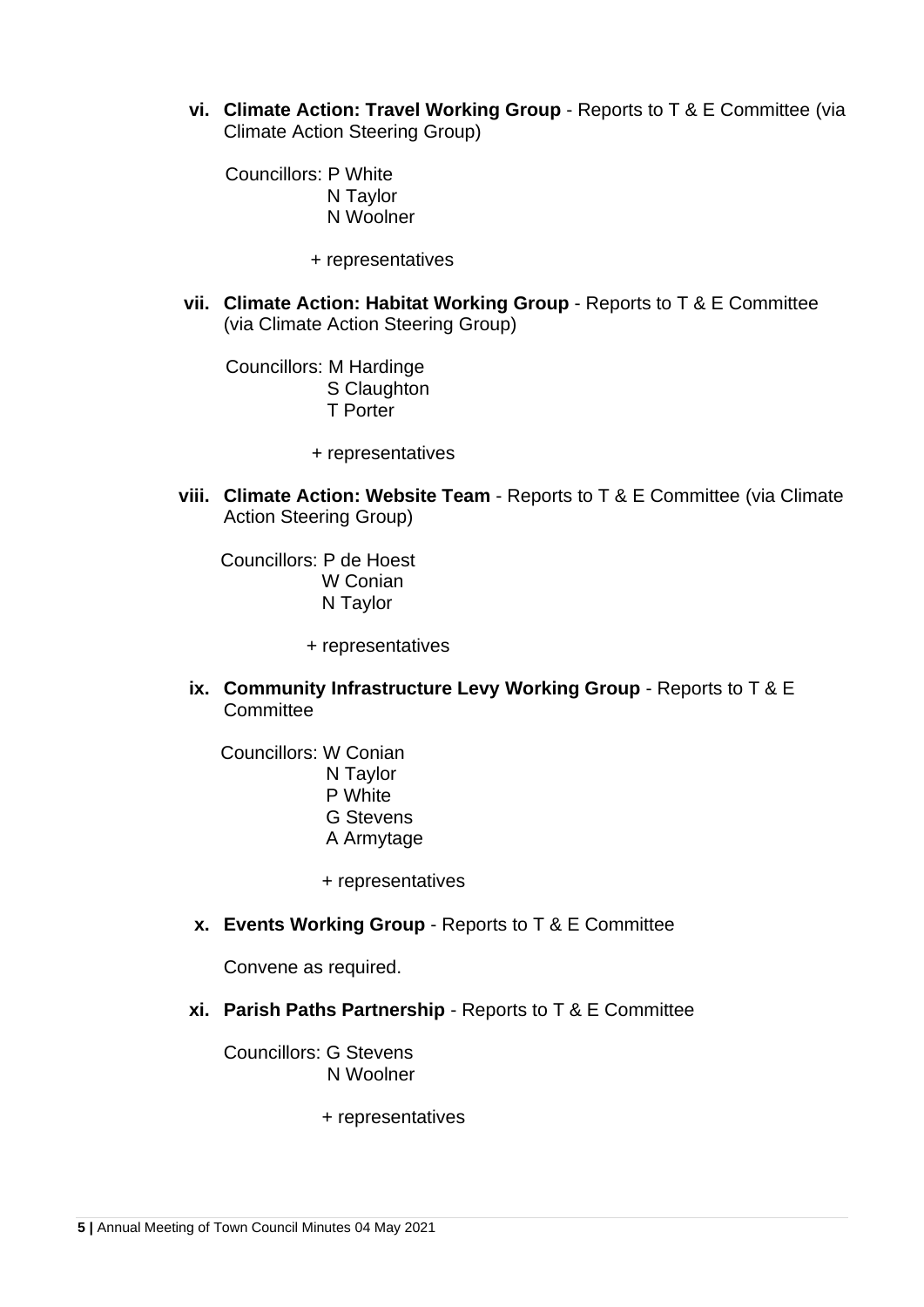**xii. Parking Provision and Management Forum** - Reports to T & E **Committee** 

Councillors: G Stevens W Conian S Claughton J Jones P de Hoest

+ representatives

**xiii. Lagley Meadow Youth and Community Centre Working Group** - Reports to F & P Committee

Councillors: G Stevens N Woolner M Hardinge

+ representatives

### **xiv. Festival of Light Working Group** - Reports to F & P Committee

Councillors: G Stevens M Hardinge

+ representatives

**xv. Support Services** - Reports to F & P Committee

Councillors**:** G Stevens N Taylor W Conian A Armytage P de Hoest

**xvi. Local Plan Working Group** - Reports to Town Planning Committee

Councillors: G Stevens N Taylor A Armytage J Jones M Hardinge

+ representatives

### **xvii. Sports Centre Working Group - Reports to Town Planning Committee**

Councillors: A Armytage P de Hoest G Stevens P White N Woolner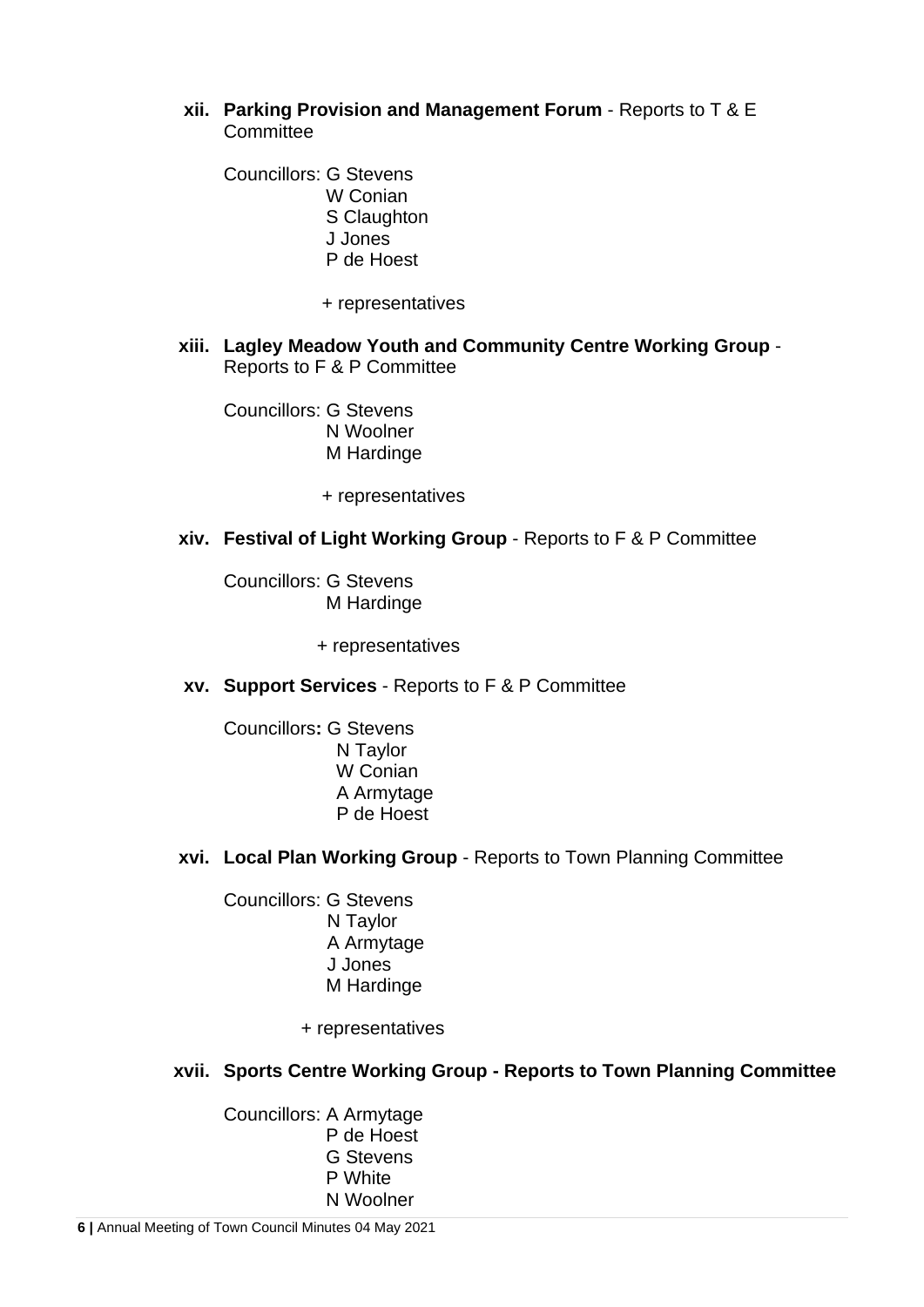+ representatives

## **FC 64/21 Chair of the Allotment Management Team**

Cllr G Stevens was nominated as Chair of the Allotment Management Team

There being no further nominations it was **RESOLVED** that Cllr Stevens be elected as Chair of the Allotment Management Team for the year 2021/22.

# **FC 65/21 Representatives to Outside Bodies and Joint Committees**

The following representatives were **appointed to outside bodies and joint committees** for 2021/22.

| Organisation                              | <b>Councillor Representative(s)</b><br>(Representatives nominated<br>from members of public in<br>brackets)  |
|-------------------------------------------|--------------------------------------------------------------------------------------------------------------|
| <b>Ashridge Estate Committee</b>          | N Taylor                                                                                                     |
| <b>Berkhamsted Market Fund</b>            | <b>G</b> Corry<br>P White                                                                                    |
| Berkhamsted Chamber of Commerce           | <b>G</b> Stevens                                                                                             |
| <b>Berkhamsted Parochial Charities</b>    | G Corry<br>J Jones<br>(B Newton)<br>One further representative from<br>members of the public is<br>required. |
| <b>Berkhamsted Youth Town Council</b>     | N Woolner                                                                                                    |
| <b>Bourne and Salter Educational Fund</b> | <b>G</b> Corry<br>(Mrs S Johnson)                                                                            |
| Dacorum Environmental Forum               | P de Hoest<br><b>G</b> Stevens                                                                               |
| Friends of St Peter's, Berkhamsted        | J Jones                                                                                                      |
| <b>Graham Greene Birthplace Trust</b>     | S Claughton                                                                                                  |
| <b>Northchurch United Charities</b>       | R Freedman<br>J Jones<br>(C Talbot-Ponsonby)                                                                 |
| <b>Swan Project Trustee</b>               | N Woolner                                                                                                    |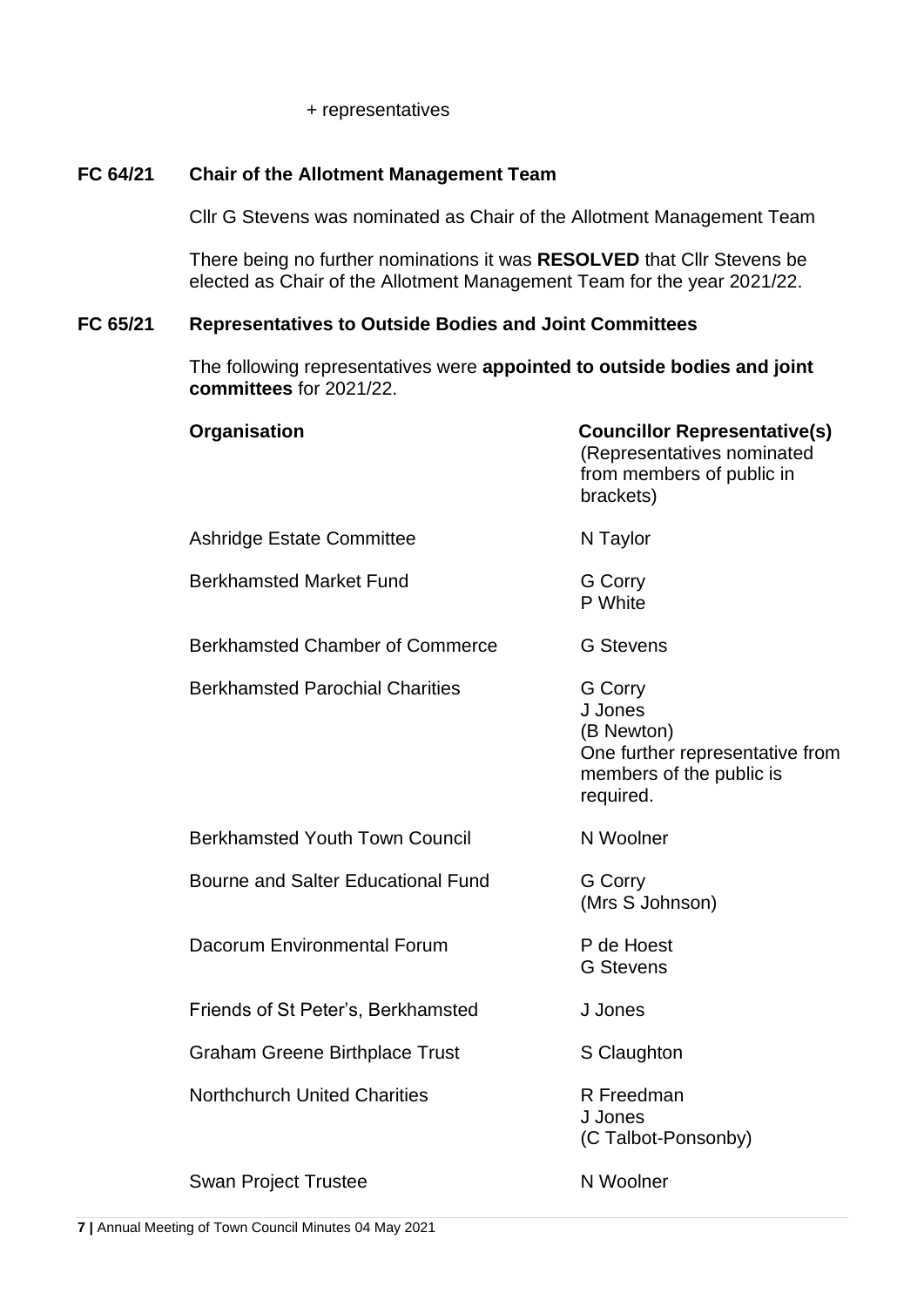Town Hall Trust (R Case)

## **FC 66/21 Meeting Dates**

The dates of meetings of the Town Council for 2021/22 were **confirmed.**

## **FC 67/21 Minutes of previous Meetings**

To receive and approve the minutes of the Full Council Meeting held on the 19 April 2021 (previously circulated) were **received** and **approved.** 

## **FC 68/21 Broadwater Football Ground: asset of community value nomination**

Standing Orders were suspended to enable members of the public to speak.

A resident representing the Broadwater Football Ground spoke to the Town Council about its intended application to Dacorum Borough Council to register the Ground as an Asset of Community Value and to request the Town Council's support.

A member of the Berkhamsted Citizens Association also spoke to support the application

Standing Orders were reinstated.

The Town Council **agreed** to support the application and requested the final version be considered at a future meeting of Full Council.

# **FC 69/21 Public Participation**

See item 68/21.

# **STANDING COMMITTEES**

The following minutes were **received** and **adopted:** 

## **FC 70/21 Finance and Policy Committee**

Not applicable. Minutes of meeting held on 15 March 2021 approved at Full Council on 29 March 2021.

## **FC 71/21 Town Planning Committee**

Held on 12 April 2021.

# **FC 72/21 Transport & Environment Committee**

Held on: 19 April 2021.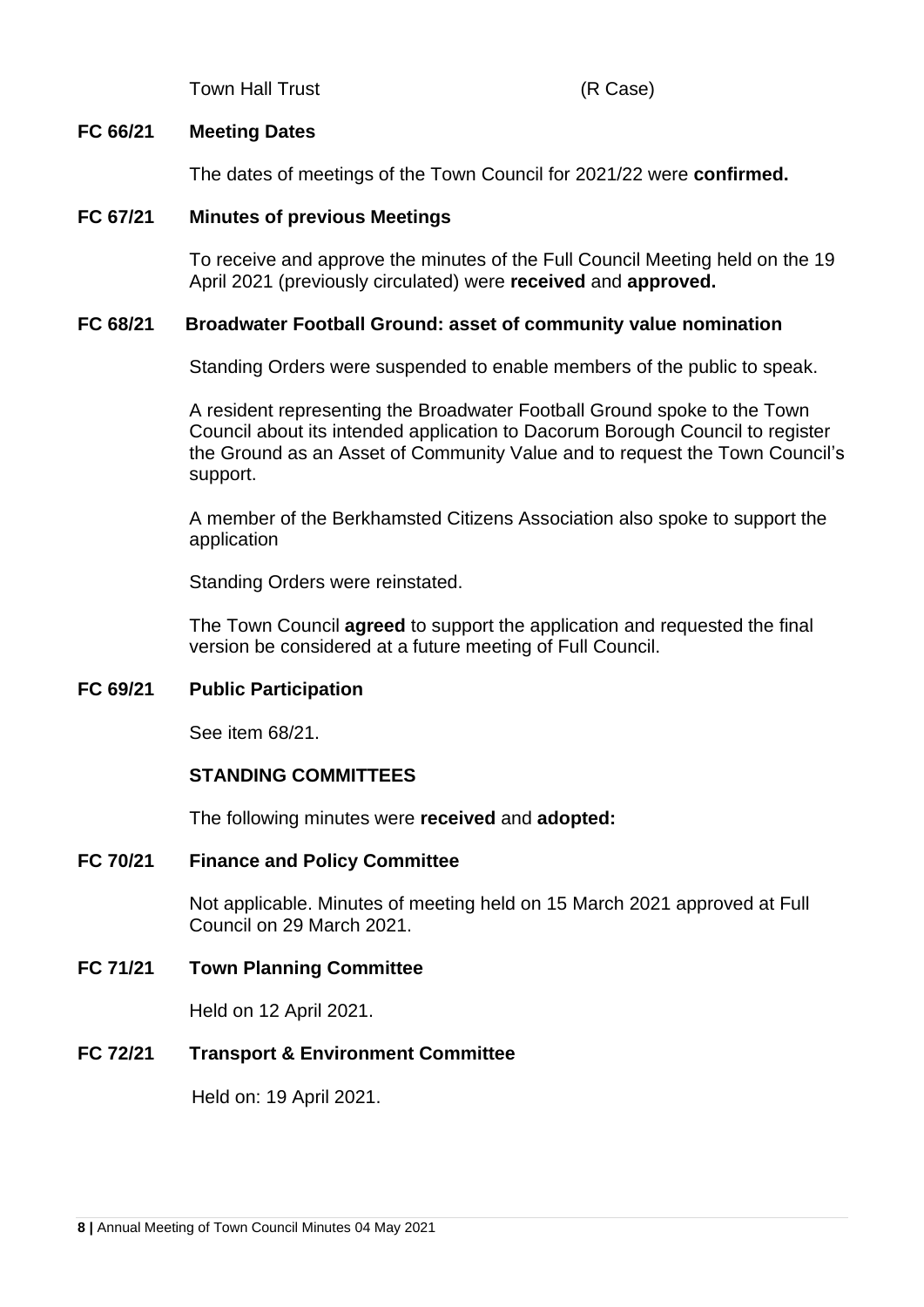# **WORKING GROUPS**

To **receive and adopt** notes from the:

## **FC 73/21 Allotment Management Team Meeting**

26 April 2021. Deferred until 14 June 2021 Full Council.

Cllr Stevens informed members that following extensive discussion, agreement was achieved on the principle of allocating a proportion of Office administration costs to be met by appropriate level of allotment fees. This will be considered at the next Meeting of AMT.

## **FINANCIAL MATTERS**

## **FC 74/20 Year End Arrangement**

- (i) Thursday 29 April 2021 year end closedown for 20/21
- (ii) Tuesday 11 May 2021 Internal Audit final visit
- (iii) End of May 2021 draft AGAR to be circulated to Council via email.
- (iv) Monday 14 June 2021 Full Council Meeting to approve Annual Governance and Accountability Return/Annual Accounts.
- (v) 1 July 2021 Latest date for the Annual Governance and Accountability Return (AGAR) to arrive with External Auditors.

### **FC 75/20 Review of Internal Control**

The Statement of internal Control last approved at Full Council on 29 March 2021 was **readopted.** 

**FC 76/21** To **RESOLVE** that under Section 1 of the Public Bodies (Admission to Meetings) Act 1960 the public and press be excluded for the remainder of the meeting, because it is likely that publicity would prejudice the public interest by reason of the confidential nature of the business or for other special reasons stated in the resolution, arising from the nature of the business or proceedings.

## **FC 77/21 Return to face-to-face meetings**

From the 17 May 2021, Town and Parish Councils are required to return to holding Council and Standing Committee meetings in public. Working Group meetings can continue to be held virtually.

If councils have the technology they are permitted to hold hybrid meetings so that members of the public could attend virtually to a physical meeting between the period of the 17 of May 2021 to the 21 June 2021. Unfortunately, the Town Council cannot facilitate this technology and so all meetings will be held physically from the 17 May 2021 with members of the public also in attendance.